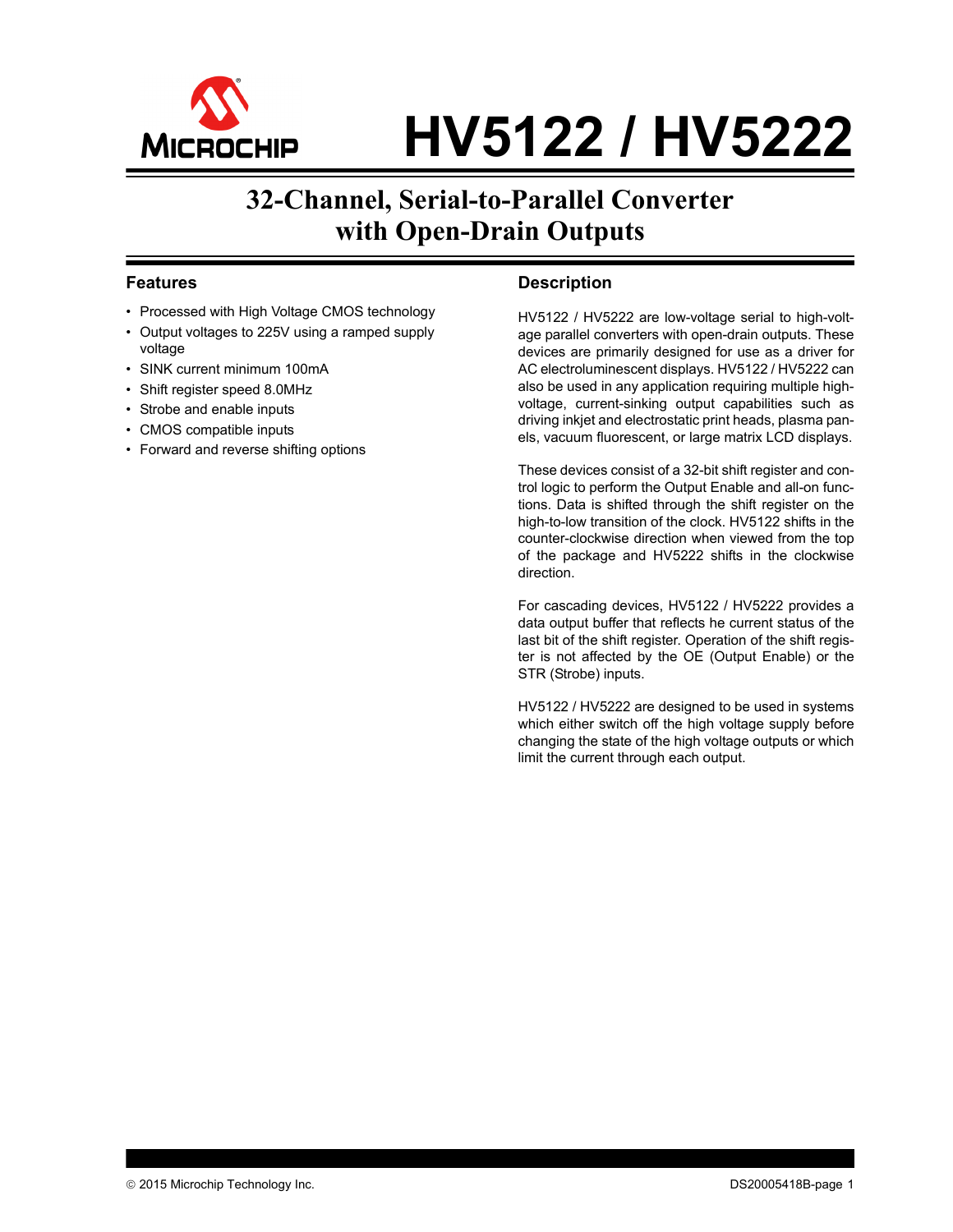# **HV5122 / HV5222**

### <span id="page-1-0"></span>**Package Type**



### **Functional Block Diagram**

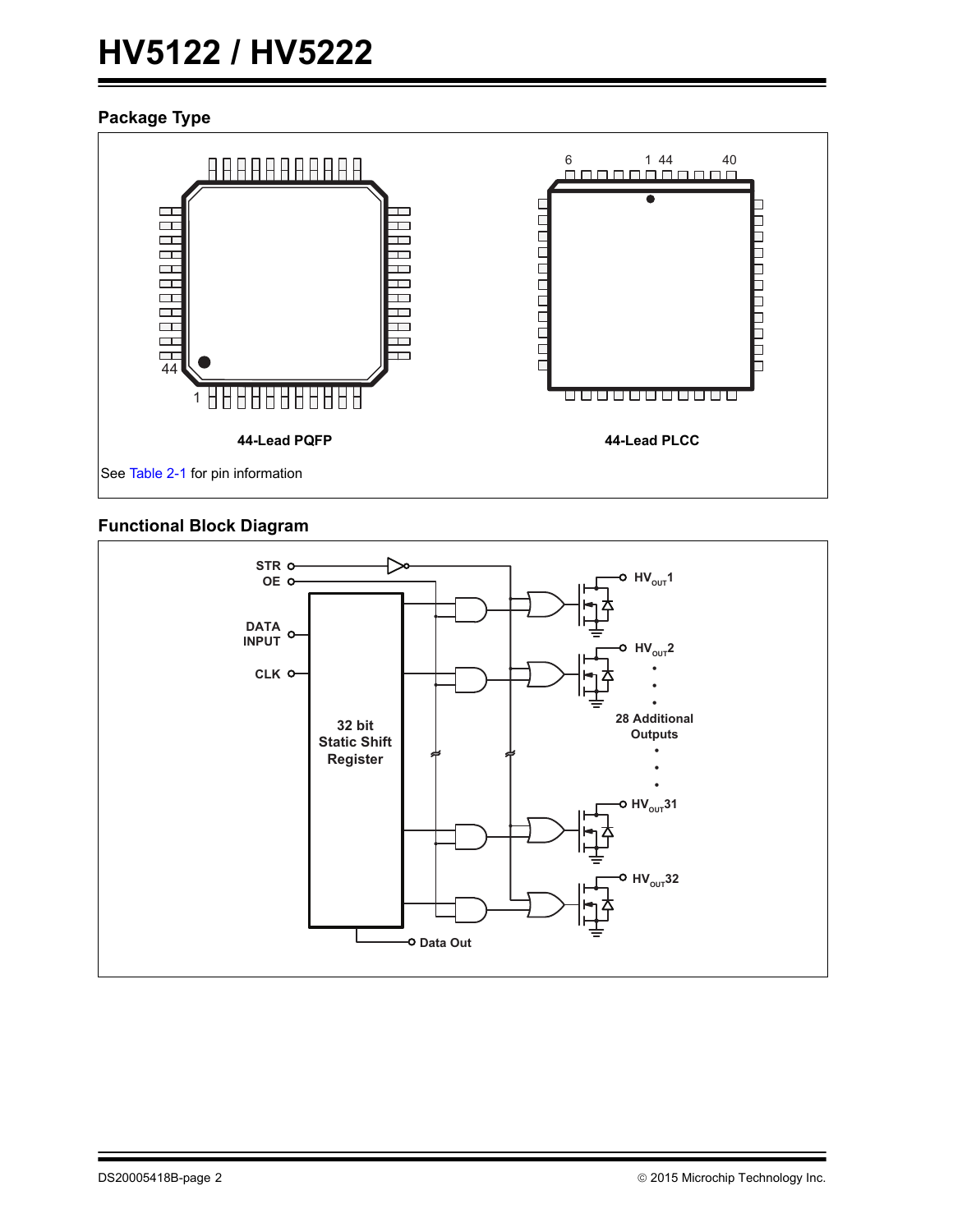### **1.0 ELECTRICAL CHARACTERISTICS**

### <span id="page-2-2"></span>**ABSOLUTE MAXIMUM RATINGS†**

**† Notice:** Stresses above those listed under "Maximum Ratings" may cause permanent damage to the device. This is a stress rating only and functional operation of the device at those or any other conditions above those indicated in the operational listings of this specification is not implied. Exposure to maximum rating conditions for extended periods may affect device reliability.

- <span id="page-2-0"></span>**1:** Duty cycle is limited by the total power dissipated in the package.
- <span id="page-2-1"></span>**2:** For operation above 25°C ambient derate linearly to maximum operating temperature at 20mW/°C.

|                           | Electrical Specifications: Over recommended conditions unless otherwise specified |                           |                          |        |                               |                                                              |  |  |  |  |  |
|---------------------------|-----------------------------------------------------------------------------------|---------------------------|--------------------------|--------|-------------------------------|--------------------------------------------------------------|--|--|--|--|--|
| Symbol                    | <b>Parameter</b>                                                                  |                           | Min                      | Max    | <b>Units</b>                  | <b>Conditions</b>                                            |  |  |  |  |  |
| <b>DC Characteristics</b> |                                                                                   |                           |                          |        |                               |                                                              |  |  |  |  |  |
| l <sub>DD</sub>           | V <sub>DD</sub> supply current                                                    |                           | $\blacksquare$           | 15     | mA                            | $f_{CLK}$ = 8.0MHz, $f_{DATA}$ = 4.0MHz                      |  |  |  |  |  |
| <b>DDQ</b>                | Quiescent V <sub>DD</sub> supply current                                          |                           |                          | 100    | μA                            | $D_{IN}$ = 0V, all input logic pins = 0V,<br>all outputs off |  |  |  |  |  |
| $I_{O(OFF)}$              | Off-state output current                                                          |                           | $\overline{\phantom{a}}$ | 10     | μA                            | All outputs high, all switches parallel                      |  |  |  |  |  |
| ŀщ                        | High level logic input current                                                    |                           | $\overline{\phantom{0}}$ | 1.0    | μA                            | $V_{\text{IN}} = V_{\text{DD}}$                              |  |  |  |  |  |
| I <sub>IL</sub>           | Low level logic input current                                                     | $\overline{\phantom{a}}$  | $-1.0$                   | μA     | $V_{IL} = 0$                  |                                                              |  |  |  |  |  |
| $V_{OH}$                  | High level output data out                                                        | V <sub>DD</sub> -<br>1.0V |                          | $\vee$ | $I_{DOUT}$ = -100µA           |                                                              |  |  |  |  |  |
|                           | Low level output voltage                                                          | HV <sub>OUT</sub>         | $\overline{\phantom{a}}$ | 15     | $\vee$                        | $I_{HVOUT}$ = +100mA                                         |  |  |  |  |  |
| $V_{OL}$                  |                                                                                   | Data out                  | $\overline{\phantom{a}}$ | 1.0    |                               | $I_{DOUT}$ = +100µA                                          |  |  |  |  |  |
| $V_{OC}$                  | $HVOUT$ clamp voltage                                                             |                           | $\overline{\phantom{a}}$ | $-1.5$ | V                             | $I_{OL}$ = -100mA                                            |  |  |  |  |  |
|                           | AC Characteristics ( $V_{DD}$ = 12V, T <sub>A</sub> =25°C)                        |                           |                          |        |                               |                                                              |  |  |  |  |  |
| $f_{CLK}$                 | Clock frequency                                                                   |                           | $\overline{\phantom{a}}$ | 8.0    | <b>MHz</b>                    |                                                              |  |  |  |  |  |
| $t_{\rm W}$               | Clock width, high or low                                                          |                           | 62                       |        | ns                            |                                                              |  |  |  |  |  |
| $t_{\text{SU}}$           | Data setup time before CLK falls                                                  |                           | 25                       |        | ns                            |                                                              |  |  |  |  |  |
| $t_H$                     | Data hold time after CLK falls                                                    | 10                        | $\overline{\phantom{a}}$ | ns     |                               |                                                              |  |  |  |  |  |
| $t_{ON}$                  | Turn-on time, $HV_{OUT}$ from strobe                                              | $\blacksquare$            | 500                      | ns     | $R_1$ = 2.0k $\Omega$ to 200V |                                                              |  |  |  |  |  |
| t <sub>DHL</sub>          | Data output delay after H to L CLK                                                |                           | $\overline{a}$           | 100    | ns                            | $C_1 = 15pF$                                                 |  |  |  |  |  |
| $t_{\text{DLH}}$          | Data output delay after L to H CLK                                                |                           | $\blacksquare$           | 100    | ns                            | $C_1 = 15pF$                                                 |  |  |  |  |  |

### **TABLE 1-1: ELECTRICAL CHARACTERISTICS**

### **TABLE 1-2: TYPICAL THERMAL RESISTANCE**

| Package      | σ <sub>ia</sub>  |
|--------------|------------------|
| 44-Lead PQFP | $51^{\circ}$ C/W |
| 44-Lead PLCC | 37°C/W           |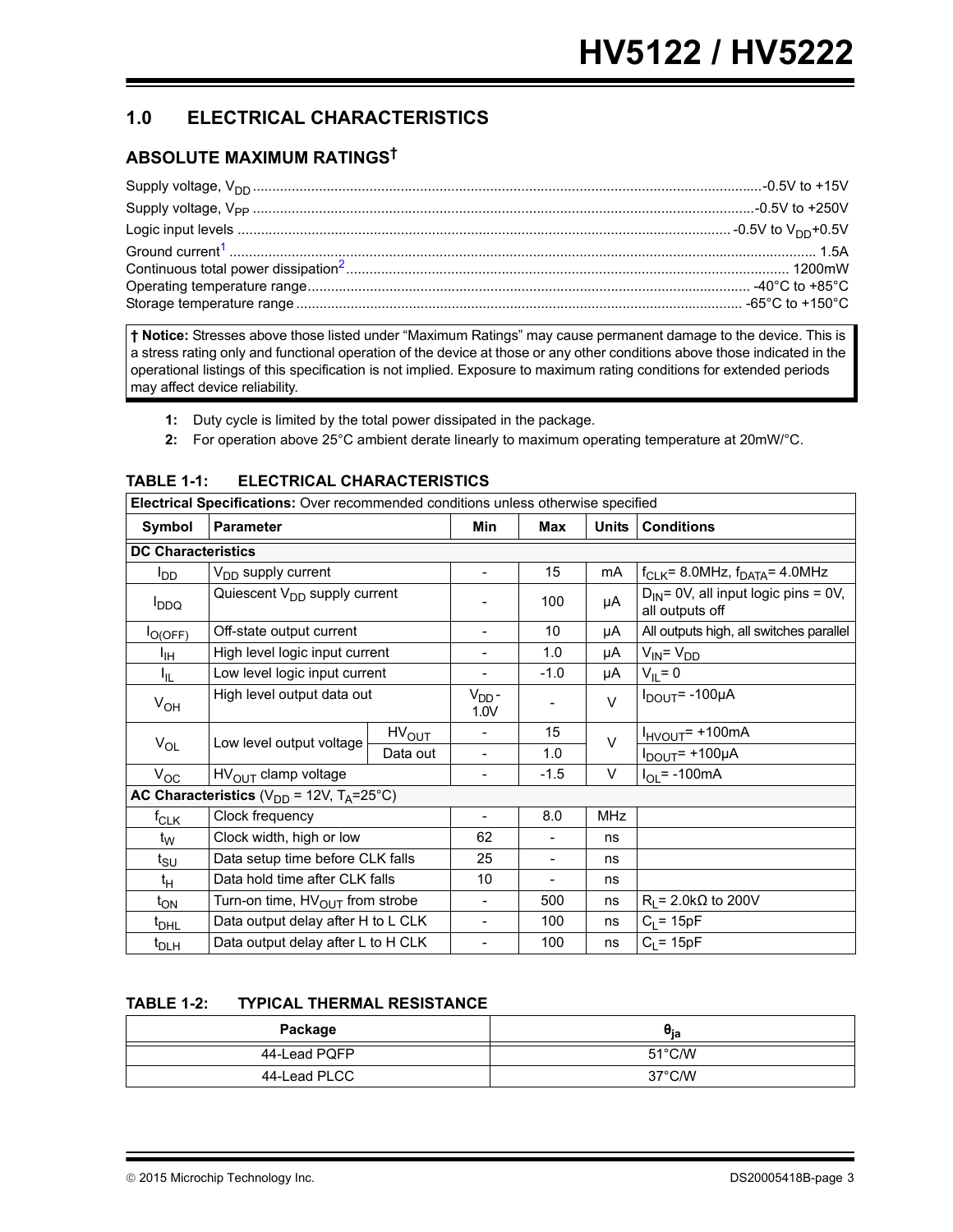### **2.0 PIN DESCRIPTION**

The locations of the pins are listed in [Package Type](#page-1-0).

| IADLE 4-I.     |                             | <u>FIN DESUNIF HUN FUTF</u> |                                                                                                                                                                                     |  |  |  |  |  |
|----------------|-----------------------------|-----------------------------|-------------------------------------------------------------------------------------------------------------------------------------------------------------------------------------|--|--|--|--|--|
| Pin#           | <b>HV5122</b>               | HV5222                      | <b>Description</b>                                                                                                                                                                  |  |  |  |  |  |
| 1              | HV <sub>OUT</sub> 11        | HV <sub>OUT</sub> 22        |                                                                                                                                                                                     |  |  |  |  |  |
| $\overline{2}$ | HV <sub>OUT</sub> 12        | HV <sub>OUT</sub> 21        |                                                                                                                                                                                     |  |  |  |  |  |
| 3              | HV <sub>OUT</sub> 13        | HV <sub>OUT</sub> 20        |                                                                                                                                                                                     |  |  |  |  |  |
| 4              | HV <sub>OUT</sub> 14        | HV <sub>OUT</sub> 19        |                                                                                                                                                                                     |  |  |  |  |  |
| 5              | HV <sub>OUT</sub> 15        | HV <sub>OUT</sub> 18        |                                                                                                                                                                                     |  |  |  |  |  |
| 6              | HV <sub>OUT</sub> 16        | HV <sub>OUT</sub> 17        |                                                                                                                                                                                     |  |  |  |  |  |
| 7              | HV <sub>OUT</sub> 17        | HV <sub>OUT</sub> 16        |                                                                                                                                                                                     |  |  |  |  |  |
| 8              | HV <sub>OUT</sub> 18        | HV <sub>OUT</sub> 15        |                                                                                                                                                                                     |  |  |  |  |  |
| 9              | HV <sub>OUT</sub> 19        | HV <sub>OUT</sub> 14        |                                                                                                                                                                                     |  |  |  |  |  |
| 10             | HV <sub>OUT</sub> 20        | HV <sub>OUT</sub> 13        |                                                                                                                                                                                     |  |  |  |  |  |
| 11             | HV <sub>OUT</sub> 21        | HV <sub>OUT</sub> 12        | High voltage outputs.                                                                                                                                                               |  |  |  |  |  |
| 12             | HV <sub>OUT</sub> 22        | HV <sub>OUT</sub> 11        |                                                                                                                                                                                     |  |  |  |  |  |
| 13             | HV <sub>OUT</sub> 23        | HV <sub>OUT</sub> 10        |                                                                                                                                                                                     |  |  |  |  |  |
| 14             | HV <sub>OUT</sub> 24        | HV <sub>OUT</sub> 9         |                                                                                                                                                                                     |  |  |  |  |  |
| 15             | HV <sub>OUT</sub> 25        | HV <sub>OUT</sub> 8         |                                                                                                                                                                                     |  |  |  |  |  |
| 16             | $\text{HV}_{\text{OUT}}$ 26 | HV <sub>OUT</sub> 7         |                                                                                                                                                                                     |  |  |  |  |  |
| 17             | HV <sub>OUT</sub> 27        | HV <sub>OUT</sub> 6         |                                                                                                                                                                                     |  |  |  |  |  |
| 18             | HV <sub>OUT</sub> 28        | HV <sub>OUT</sub> 5         |                                                                                                                                                                                     |  |  |  |  |  |
| 19             | HV <sub>OUT</sub> 29        | HV <sub>OUT</sub> 4         |                                                                                                                                                                                     |  |  |  |  |  |
| 20             | HV <sub>OUT</sub> 30        | HV <sub>OUT</sub> 3         |                                                                                                                                                                                     |  |  |  |  |  |
| 21             | HV <sub>OUT</sub> 31        | HV <sub>OUT</sub> 2         |                                                                                                                                                                                     |  |  |  |  |  |
| 22             | HV <sub>OUT</sub> 32        | HV <sub>OUT</sub> 1         |                                                                                                                                                                                     |  |  |  |  |  |
| 23             | DATA OUT                    | DATA OUT                    | Data output for cascading to the data input of the next device.                                                                                                                     |  |  |  |  |  |
| 24             |                             |                             |                                                                                                                                                                                     |  |  |  |  |  |
| 25             |                             |                             |                                                                                                                                                                                     |  |  |  |  |  |
| 26             | N/C                         | N/C                         | No connect.                                                                                                                                                                         |  |  |  |  |  |
| 27             |                             |                             |                                                                                                                                                                                     |  |  |  |  |  |
| 28             | OE                          | OE                          | Output enable input.<br>When OE is LOW, all HV outputs are forced into a LOW state,<br>regardless of data in each channel. When OE is HIGH, all HV<br>outputs reflect data latched. |  |  |  |  |  |
| 29             | <b>CLK</b>                  | CLK                         | Data shift register clock. Input are shifted into the shift register on<br>the positive edge of the clock.                                                                          |  |  |  |  |  |
| 30             | <b>GND</b>                  | <b>GND</b>                  | Logic and high voltage ground.                                                                                                                                                      |  |  |  |  |  |
| 31             | <b>VDD</b>                  | <b>VDD</b>                  | Low voltage logic power rail.                                                                                                                                                       |  |  |  |  |  |
| 32             | <b>STR</b>                  | <b>STR</b>                  | Strobe.                                                                                                                                                                             |  |  |  |  |  |
| 33             | <b>DATA IN</b>              | <b>DATA IN</b>              | Serial data input. Data needs to be present before each rising<br>edge of the clock.                                                                                                |  |  |  |  |  |
| 34             | N/C                         | N/C                         | No connect.                                                                                                                                                                         |  |  |  |  |  |

### <span id="page-3-0"></span>**TABLE 2-1: PIN DESCRIPTION PQFP**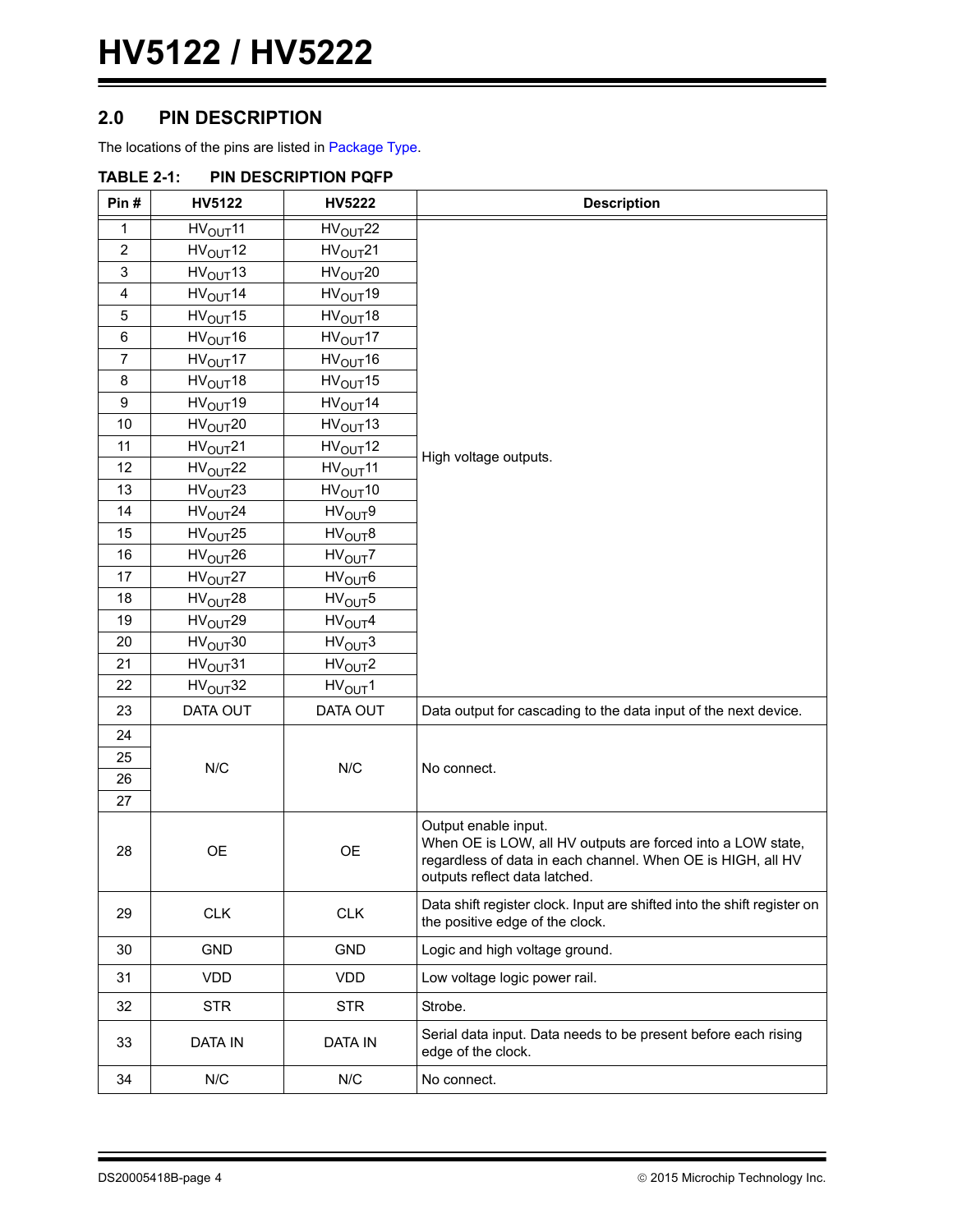| Pin# | <b>HV5122</b>       | <b>HV5222</b>        | <b>Description</b>    |
|------|---------------------|----------------------|-----------------------|
| 35   | HV <sub>OUT</sub> 1 | $HV_{OUT}32$         |                       |
| 36   | HV <sub>OUT</sub> 2 | HV <sub>OUT</sub> 31 |                       |
| 37   | HV <sub>OUT</sub> 3 | $HV_{OUT}30$         |                       |
| 38   | HV <sub>OUT</sub> 4 | $HV_{OUT}29$         |                       |
| 39   | HV <sub>OUT</sub> 5 | HV <sub>OUT</sub> 28 | High voltage outputs. |
| 40   | HV <sub>OUT</sub> 6 | HV <sub>OUT</sub> 27 |                       |
| 41   | HV <sub>OUT</sub> 7 | HV <sub>OUT</sub> 26 |                       |
| 42   | HV <sub>OUT</sub> 8 | HV <sub>OUT</sub> 25 |                       |
| 43   | HV <sub>OUT</sub> 9 | HV <sub>OUT</sub> 24 |                       |
| 44   | $HV_{OUT}10$        | HV <sub>OUT</sub> 23 |                       |

### **TABLE 2-1: PIN DESCRIPTION PQFP (CONTINUED)**

### **TABLE 2-2: PIN DESCRIPTION PLCC**

| Pin#           | HV5122               | <b>HV5222</b>        | <b>Description</b>                                                                                                                                                                  |
|----------------|----------------------|----------------------|-------------------------------------------------------------------------------------------------------------------------------------------------------------------------------------|
| $\mathbf{1}$   | HV <sub>OUT</sub> 16 | HV <sub>OUT</sub> 17 |                                                                                                                                                                                     |
| $\overline{2}$ | HV <sub>OUT</sub> 17 | HV <sub>OUT</sub> 16 |                                                                                                                                                                                     |
| 3              | HV <sub>OUT</sub> 18 | HV <sub>OUT</sub> 15 |                                                                                                                                                                                     |
| 4              | HV <sub>OUT</sub> 19 | HV <sub>OUT</sub> 14 |                                                                                                                                                                                     |
| 5              | HV <sub>OUT</sub> 20 | HV <sub>OUT</sub> 13 |                                                                                                                                                                                     |
| 6              | HV <sub>OUT</sub> 21 | HV <sub>OUT</sub> 12 |                                                                                                                                                                                     |
| $\overline{7}$ | HV <sub>OUT</sub> 22 | HV <sub>OUT</sub> 11 |                                                                                                                                                                                     |
| 8              | HV <sub>OUT</sub> 23 | HV <sub>OUT</sub> 10 |                                                                                                                                                                                     |
| 9              | HV <sub>OUT</sub> 24 | HV <sub>OUT</sub> 9  | High voltage outputs                                                                                                                                                                |
| 10             | HV <sub>OUT</sub> 25 | HV <sub>OUT</sub> 8  |                                                                                                                                                                                     |
| 11             | HV <sub>OUT</sub> 26 | HV <sub>OUT</sub> 7  |                                                                                                                                                                                     |
| 12             | HV <sub>OUT</sub> 27 | HV <sub>OUT</sub> 6  |                                                                                                                                                                                     |
| 13             | HV <sub>OUT</sub> 28 | HV <sub>OUT</sub> 5  |                                                                                                                                                                                     |
| 14             | HV <sub>OUT</sub> 29 | HV <sub>OUT</sub> 4  |                                                                                                                                                                                     |
| 15             | HV <sub>OUT</sub> 30 | HV <sub>OUT</sub> 3  |                                                                                                                                                                                     |
| 16             | HV <sub>OUT</sub> 31 | HV <sub>OUT</sub> 2  |                                                                                                                                                                                     |
| 17             | HV <sub>OUT</sub> 32 | HV <sub>OUT</sub> 1  |                                                                                                                                                                                     |
| 18             | DATA OUT             | DATA OUT             | Data output for cascading to the data input of the next device.                                                                                                                     |
| 19             |                      |                      |                                                                                                                                                                                     |
| 20             | N/C                  | N/C                  | No connect.                                                                                                                                                                         |
| 21             |                      |                      |                                                                                                                                                                                     |
| 22             |                      |                      |                                                                                                                                                                                     |
| 23             | <b>OE</b>            | <b>OE</b>            | Output enable input.<br>When OE is LOW, all HV outputs are forced into a LOW state,<br>regardless of data in each channel. When OE is HIGH, all HV<br>outputs reflect data latched. |
| 24             | <b>CLK</b>           | <b>CLK</b>           | Data shift register clock. Input are shifted into the shift register on<br>the positive edge of the clock.                                                                          |
| 25             | <b>GND</b>           | <b>GND</b>           | Logic and high voltage ground.                                                                                                                                                      |
| 26             | <b>VDD</b>           | <b>VDD</b>           | Low voltage logic power rail.                                                                                                                                                       |
| 27             | <b>STR</b>           | <b>STR</b>           | Strobe.                                                                                                                                                                             |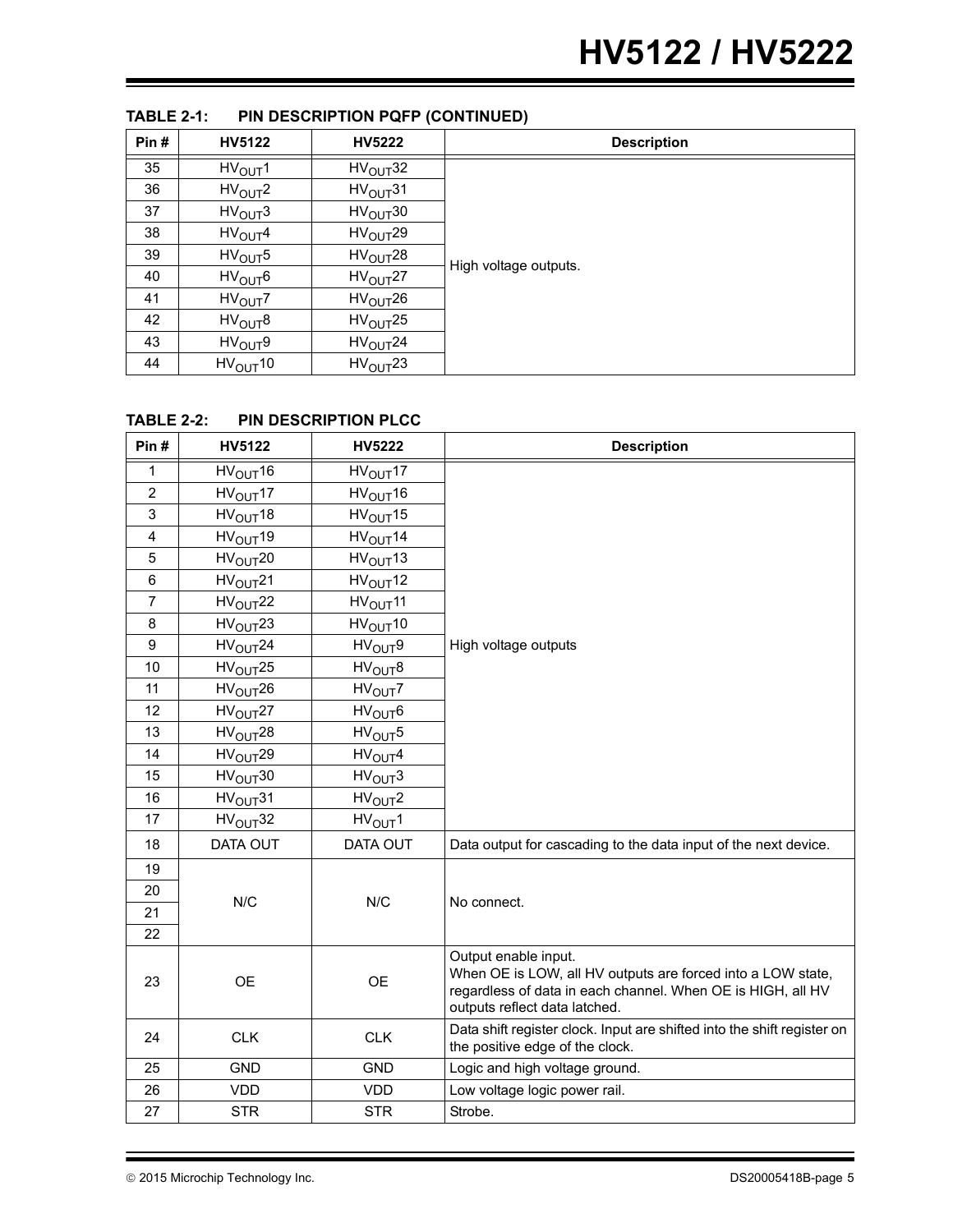| Pin# | HV5122               | <b>HV5222</b>        | <b>Description</b>                                                                   |
|------|----------------------|----------------------|--------------------------------------------------------------------------------------|
| 28   | <b>DATA IN</b>       | <b>DATA IN</b>       | Serial data input. Data needs to be present before each rising<br>edge of the clock. |
| 29   | N/C                  | N/C                  | No connect.                                                                          |
| 30   | HV <sub>OUT</sub> 1  | HV <sub>OUT</sub> 32 |                                                                                      |
| 31   | HV <sub>OUT</sub> 2  | HV <sub>OUT</sub> 31 |                                                                                      |
| 32   | HV <sub>OUT</sub> 3  | HV <sub>OUT</sub> 30 |                                                                                      |
| 33   | HV <sub>OUT</sub> 4  | HV <sub>OUT</sub> 29 |                                                                                      |
| 34   | HV <sub>OUT</sub> 5  | HV <sub>OUT</sub> 28 |                                                                                      |
| 35   | HV <sub>OUT</sub> 6  | HV <sub>OUT</sub> 27 |                                                                                      |
| 36   | HV <sub>OUT</sub> 7  | HV <sub>OUT</sub> 26 |                                                                                      |
| 37   | HV <sub>OUT</sub> 8  | HV <sub>OUT</sub> 25 | High voltage outputs.                                                                |
| 38   | HV <sub>OUT</sub> 9  | HV <sub>OUT</sub> 24 |                                                                                      |
| 39   | $HV_{OUT}10$         | HV <sub>OUT</sub> 23 |                                                                                      |
| 40   | $HV_{OUT}11$         | HV <sub>OUT</sub> 22 |                                                                                      |
| 41   | $HV_{OUT}12$         | HV <sub>OUT</sub> 21 |                                                                                      |
| 42   | $HV_{OUT}13$         | HV <sub>OUT</sub> 20 |                                                                                      |
| 43   | HV <sub>OUT</sub> 14 | HV <sub>OUT</sub> 19 |                                                                                      |
| 44   | HV <sub>OUT</sub> 15 | HV <sub>OUT</sub> 18 |                                                                                      |

### **TABLE 2-2: PIN DESCRIPTION PLCC (CONTINUED)**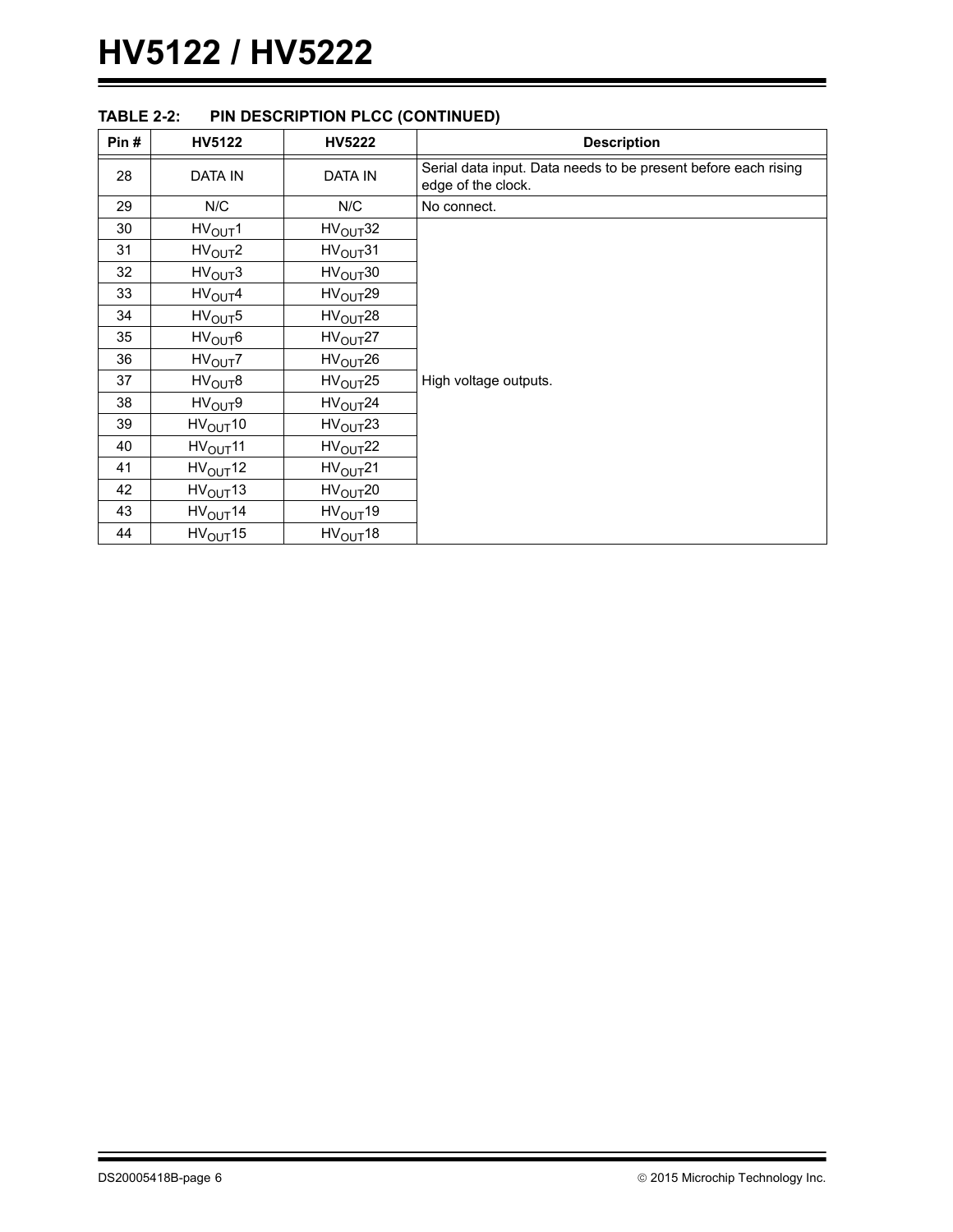### **3.0 FUNCTIONAL DESCRIPTION**

[Table 3-1](#page-6-0) provides functional information about HV5122 / HV5222.

<span id="page-6-0"></span>

| <b>TABLE 3-1:</b> | <b>FUNCTIONAL TABLE</b> |  |
|-------------------|-------------------------|--|
|                   |                         |  |

| <b>Function</b>      |         |            | <b>Inputs</b> |            | <b>Outputs</b> |                          |               |                          |                 |  |  |
|----------------------|---------|------------|---------------|------------|----------------|--------------------------|---------------|--------------------------|-----------------|--|--|
|                      | Data In | <b>CLK</b> | <b>OE</b>     | <b>STR</b> |                | <b>Shift Reg</b>         |               | <b>HV Outputs</b>        |                 |  |  |
|                      |         |            |               |            |                | 232                      |               | 232                      | Data Out        |  |  |
| All on               | X       | X          | X             |            |                | $\bullet \ldots \bullet$ | <b>ON</b>     | ONON                     |                 |  |  |
| All off              | Χ       | x          |               | н          |                | $\bullet \ldots \bullet$ | <b>OFF</b>    | OFFOFF                   | $\bullet$       |  |  |
| Load S/R             | H/L     |            |               | Н          | H/L            | Q1Q31                    | <b>OFF</b>    | OFFOFF                   | Q <sub>32</sub> |  |  |
| <b>Output Enable</b> | Χ       | H/L        | н             | н          | H/L            | $\bullet \ldots \bullet$ | <b>ON/OFF</b> | $\bullet \ldots \bullet$ |                 |  |  |

**Note 1:** H = high level, L = low level, X = irrelevant,  $\downarrow$  = high-to-low transition

**2:** ●= dependent on previous stage's state before the last CLK high-to-low transition

### **3.1 Power-Up and Recommended Operating Conditions**

To power-up HV5122 / HV5222, perform the following power-up sequence:

- 1. Connect ground
- 2. Apply  $V_{DD}$
- 3. Set all inputs to a known state

To power-down the device, reverse the steps above.

### **TABLE 3-2: RECOMMENDED OPERATING CONDITIONS**

| <b>Symbol</b>           | <b>Parameter</b>               | Min        | Typ | Max             | <b>Units</b> |
|-------------------------|--------------------------------|------------|-----|-----------------|--------------|
| V <sub>DD</sub>         | Logic voltage supply           | 10.8       | 12  | 13.2            |              |
| <b>HV<sub>OUT</sub></b> | High voltage output            | $-0.3$     |     | 225             |              |
| $V_{\text{IH}}$         | High-level input voltage       | $VDD$ -2.0 |     | V <sub>DD</sub> |              |
| $V_{IL}$                | Low-level input voltage        |            |     | 2.0             |              |
| $f_{CLK}$               | Clock frequency                |            |     | 8.0             | <b>MHz</b>   |
| $T_A$                   | Operating free-air temperature | -40        |     | $+85$           | $^{\circ}C$  |



*FIGURE 3-1: Input and Output Equivalent Circuits*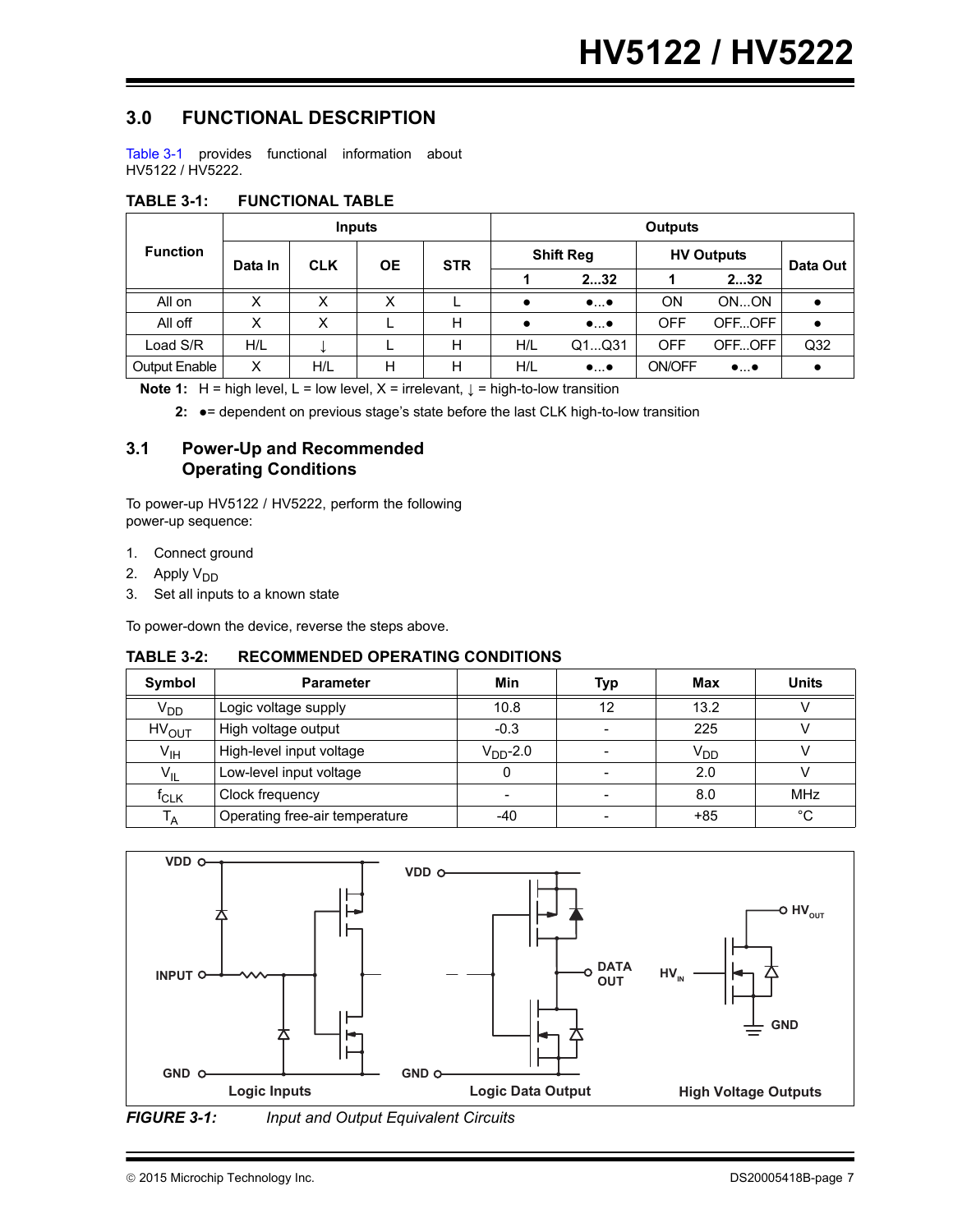# **HV5122 / HV5222**



*FIGURE 3-2: Switching Waveforms*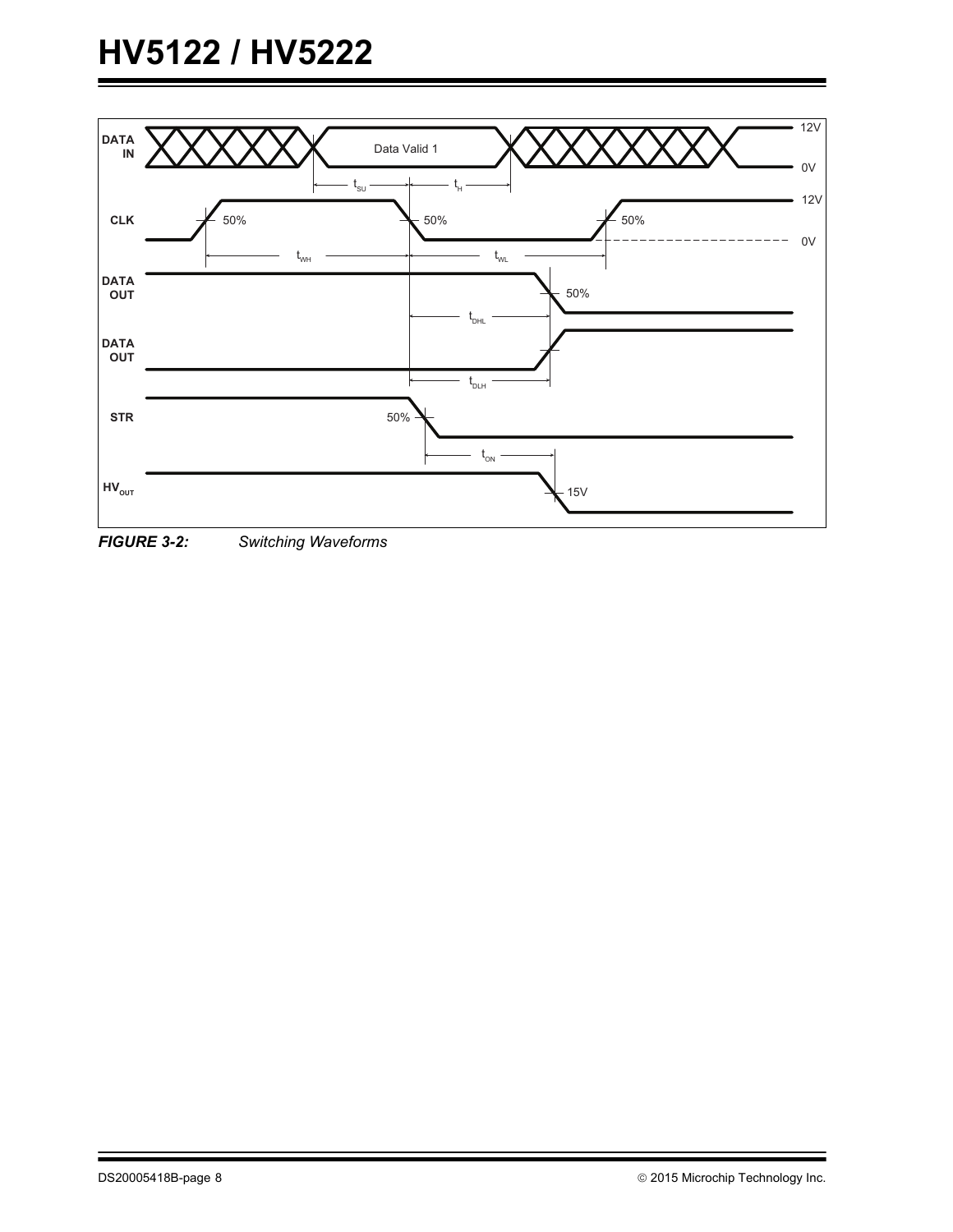### **4.0 PACKAGING INFORMATION**

### **4.1 Package Marking Information**

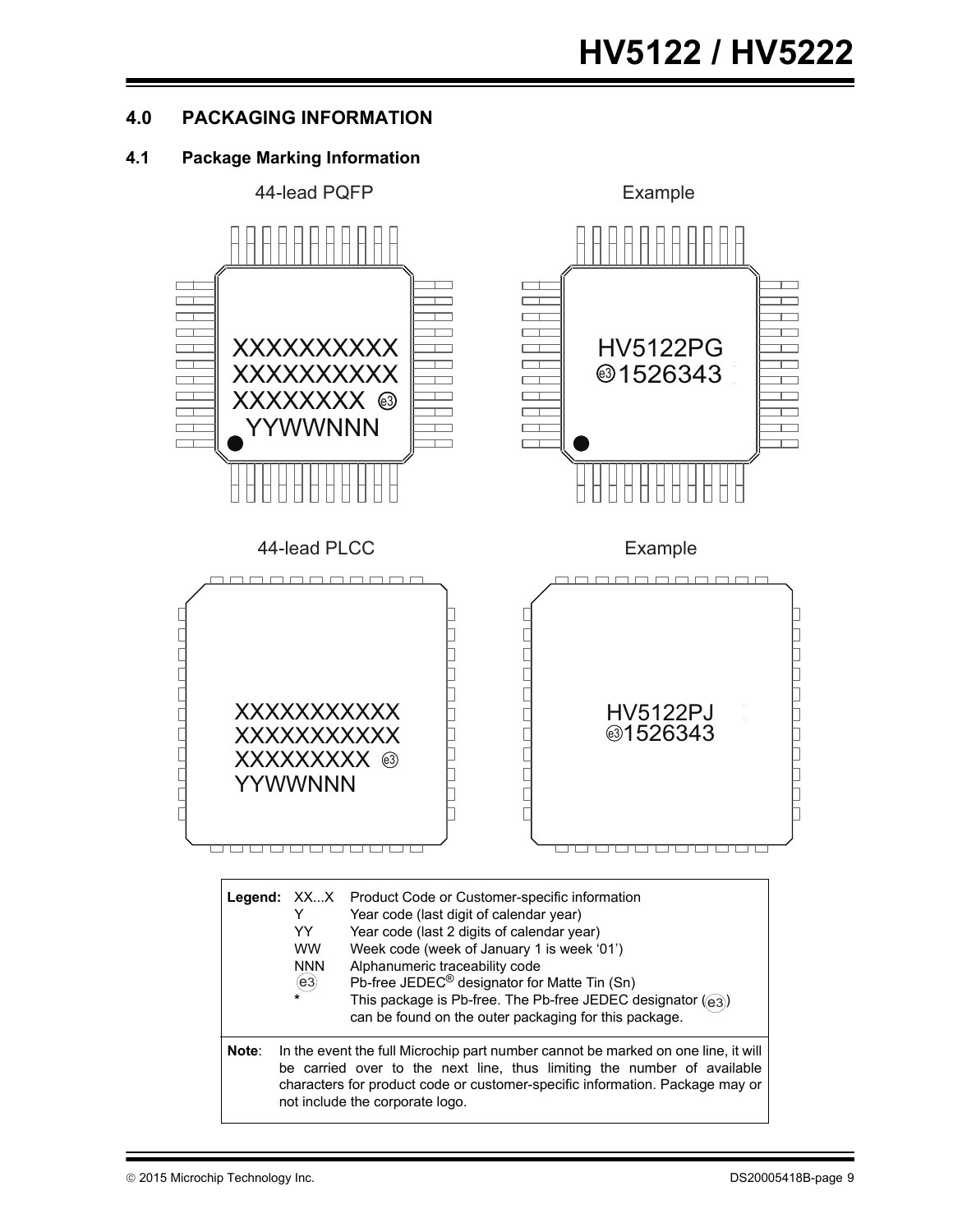# **44-Lead PQFP Package Outline (PG)**

*10.00x10.00mm body, 2.35mm height (max), 0.80mm pitch*



Note: For the most current package drawings, see the Microchip Packaging Specification at www.microchip.com/packaging.

*Note:* A Pin 1 identifier must be located in the index area indicated. The Pin 1 identifier can be: a molded mark/identifier; an embedded metal marker; or *a printed indicator.*

| <b>Symbol</b>     |            | A      | A1   | A <sub>2</sub> | o    | D        | D1       |          | E1       | е                  | r    | L1                 | L2                 | θ           |
|-------------------|------------|--------|------|----------------|------|----------|----------|----------|----------|--------------------|------|--------------------|--------------------|-------------|
| Dimension<br>(mm) | <b>MIN</b> | $.95*$ | 0.00 | .95            | 0.30 | 13.65*   | $9.80*$  | 13.65*   | $9.80*$  |                    | 0.73 |                    |                    | $0^{\circ}$ |
|                   | <b>NOM</b> | $\,$   | -    | 2.00           | -    | 13.90    | 10.00    | 13.90    | 10.00    | 0.80<br><b>BSC</b> | 0.88 | l.95<br><b>REF</b> | 0.25<br><b>BSC</b> | $3.5^\circ$ |
|                   | <b>MAX</b> | 2.35   | 0.25 | 10             | 0.45 | $14.15*$ | $10.20*$ | $14.15*$ | $10.20*$ |                    | 1.03 |                    |                    | 70          |

*JEDEC Registration MO-112, Variation AA-2, Issue B, Sep.1995.*<br>\* This dimension is not specified in the JEDEC drawing.

*Drawings not to scale. S D # DSPD 44PQFPPG V i C041309*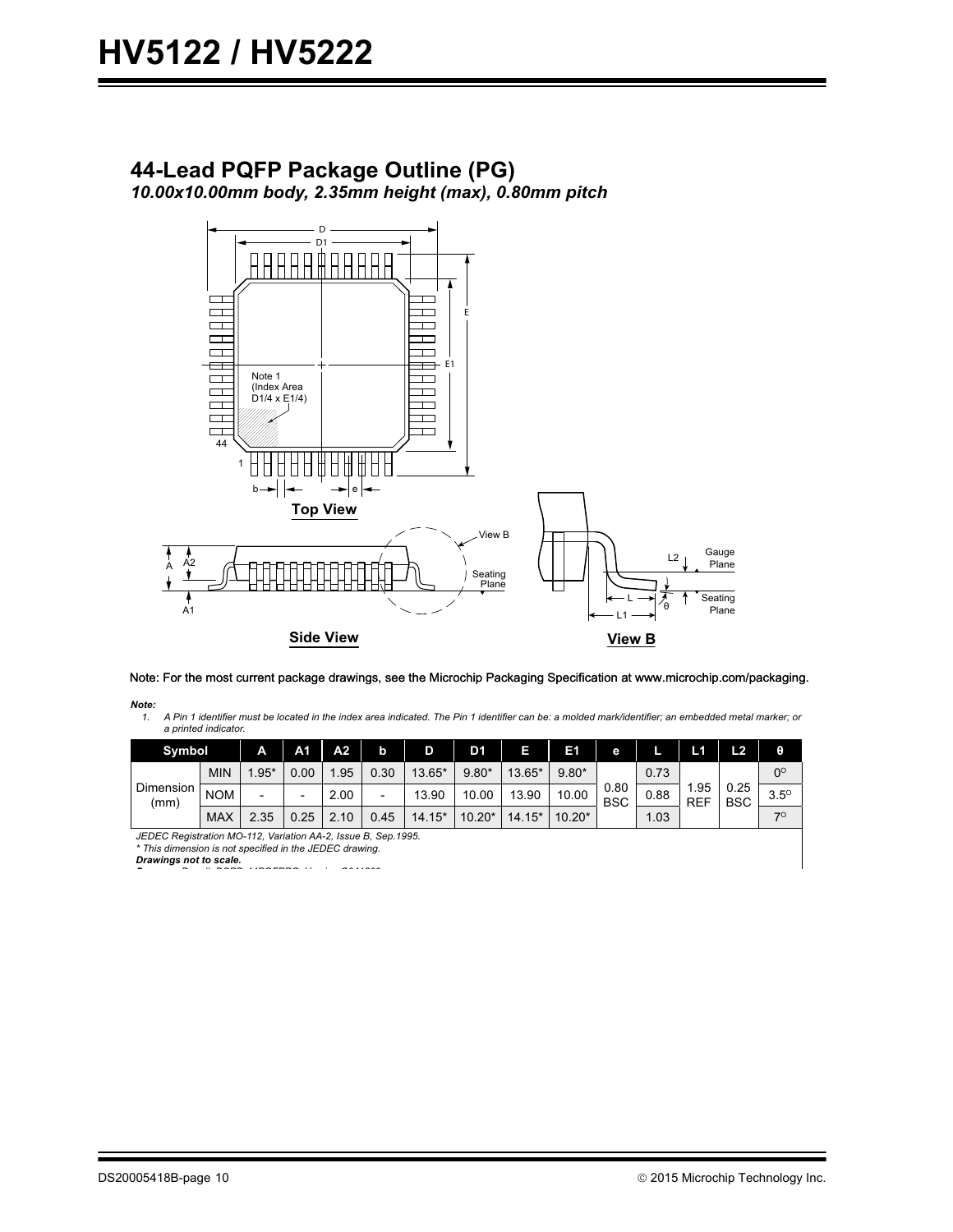

*Notes:* Note: For the most current package drawings, see the Microchip Packaging Specification at www.microchip.com/packaging.

**..c..**<br>1. A Pin 1 identifier must be located in the index area indicated. The Pin 1 identifier can be: a molded mark/identifier; an embedded metal marker; or *a printed indicator.*

2. Actual shape of this feature may vary.

| <b>Symbol</b>         |            | A    | A <sub>1</sub> | A2.                      | b    | b1                | D    | D1   |      | Eſ   | е                  | R    |
|-----------------------|------------|------|----------------|--------------------------|------|-------------------|------|------|------|------|--------------------|------|
| Dimension<br>(inches) | <b>MIN</b> | .165 | .090           | 062                      | 013  | 026               | 685  | .650 | .685 | .650 |                    | .025 |
|                       | <b>NOM</b> | 72   | 105            | $\overline{\phantom{0}}$ | ۰    | ۰                 | .690 | 653  | .690 | .653 | .050<br><b>BSC</b> | .035 |
|                       | <b>MAX</b> | 180  | 120            | 083                      | .021 | .036 <sup>†</sup> | .695 | .656 | .695 | .656 |                    | .045 |

*JEDEC Registration MS-018, Variation AC, Issue A, June, 1993. † This dimension differs from the JEDEC drawing.*

*Drawings not to scale.*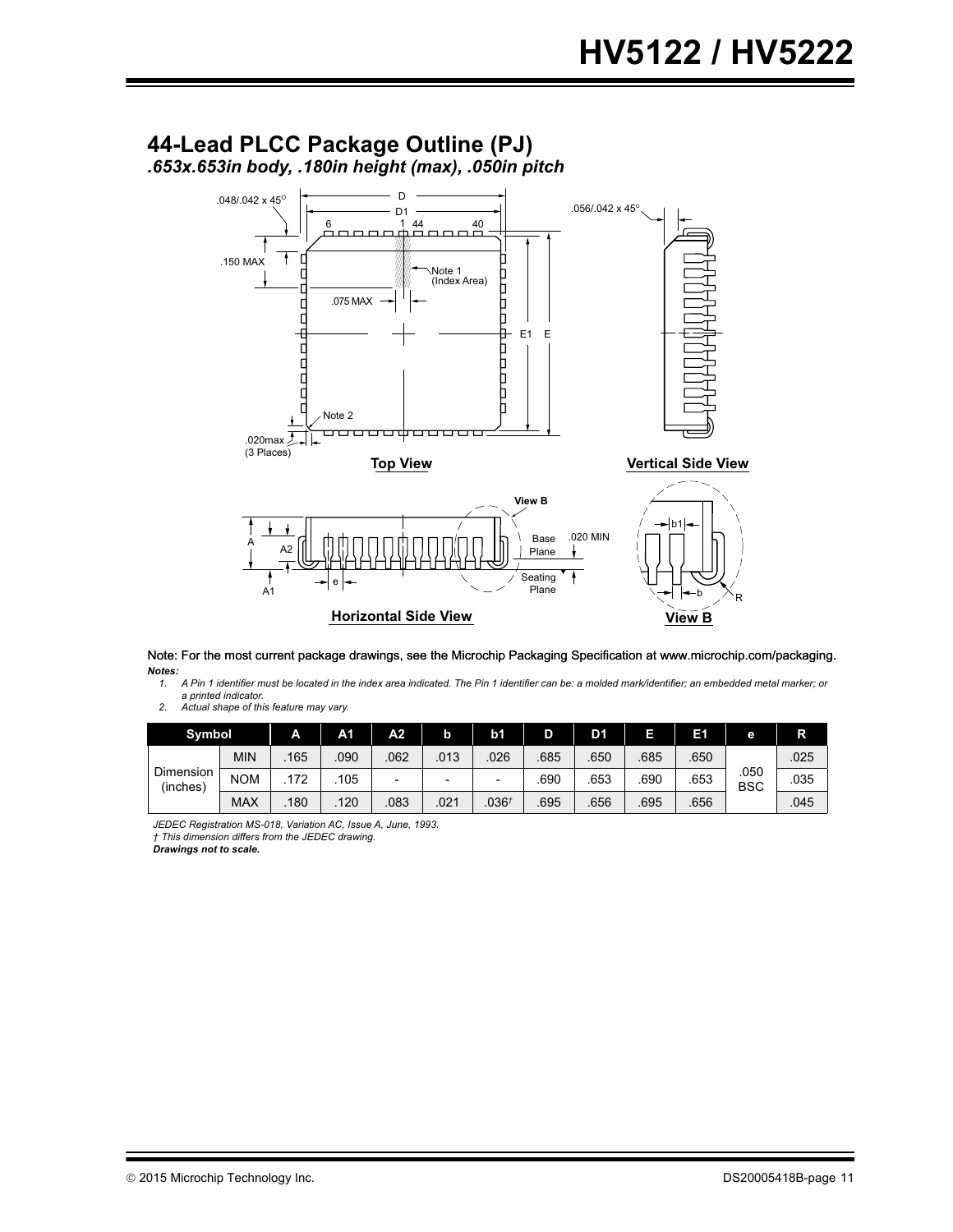### **APPENDIX A: REVISION HISTORY**

### **Revision A (August 2015)**

• Update file to new format

### **Revision B (October 2015)**

- Updated Continuous total power dissipation in Absolute Maximum Ratings on page [3](#page-2-2)
- Corrected a typo on page [13](#page-12-0)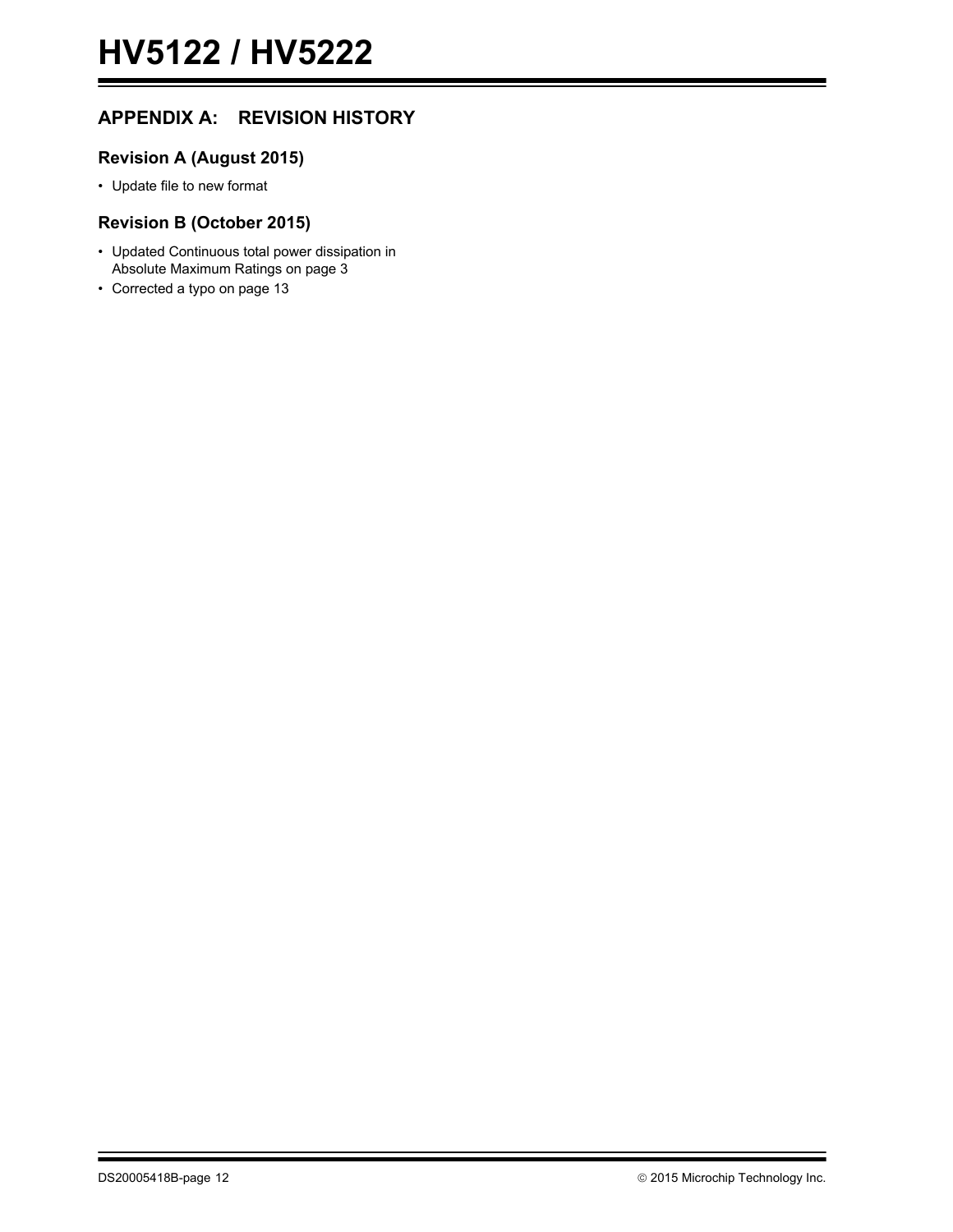### <span id="page-12-0"></span>**PRODUCT IDENTIFICATION SYSTEM**

To order or obtain information, e.g., on pricing or delivery, refer to the factory or the listed sales office.

| <b>PART NO.</b><br><u>XX</u> |                                                                                                                                                                                            |    | Examples:         |                                                                                      |  |
|------------------------------|--------------------------------------------------------------------------------------------------------------------------------------------------------------------------------------------|----|-------------------|--------------------------------------------------------------------------------------|--|
| <b>Device</b>                | Package Environmental<br>Media<br><b>Options</b><br><b>Type</b>                                                                                                                            | a) | <b>HV5122PG-G</b> | Data shifts in counter-<br>clockwise direction, 44-<br>Lead PQFP package,<br>96/Tray |  |
| Device:                      | HV5122 = 32-Channel Serial to Parallel Converter,<br>data shifts in counter-clockwise direction<br>HV5222 = 32-Channel Serial to Parallel Converter,<br>data shifts in clockwise direction | b) | <b>HV5222PJ-G</b> | Data shifts in clockwise<br>direction, 44-Lead PLCC<br>package, 27/Tube              |  |
| Package:                     | PG<br>$= 44$ -Lead PQFP<br><b>PJ</b><br>$= 44$ -Lead PLCC                                                                                                                                  |    |                   |                                                                                      |  |
| Environmental                | G<br>= Lead (Pb)-free/ROHS-compliant package                                                                                                                                               |    |                   |                                                                                      |  |
| Media Type:                  | (blank)<br>= 96/Tray for PG package<br>= 27/Tube for PJ package                                                                                                                            |    |                   |                                                                                      |  |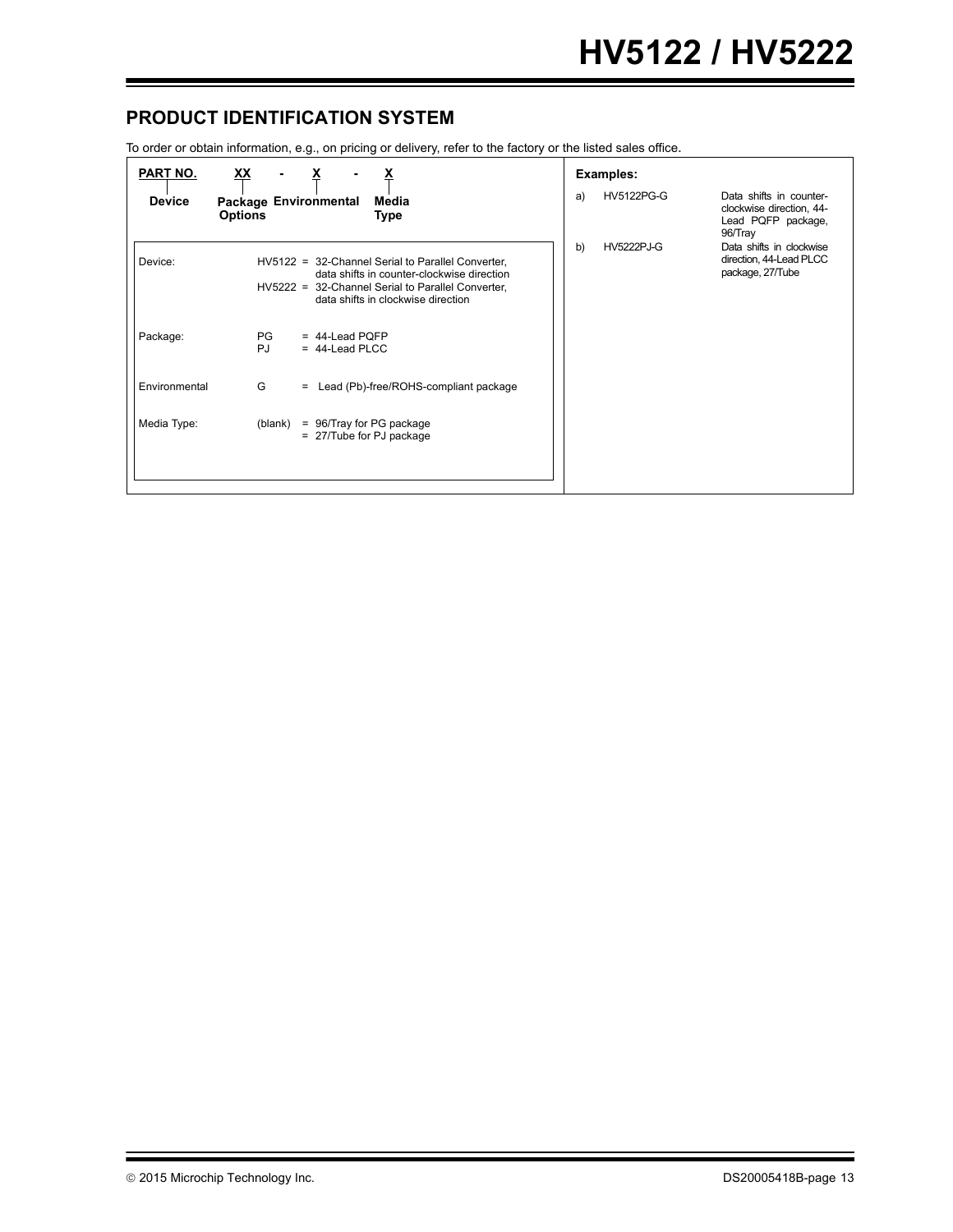#### **Note the following details of the code protection feature on Microchip devices:**

- Microchip products meet the specification contained in their particular Microchip Data Sheet.
- Microchip believes that its family of products is one of the most secure families of its kind on the market today, when used in the intended manner and under normal conditions.
- There are dishonest and possibly illegal methods used to breach the code protection feature. All of these methods, to our knowledge, require using the Microchip products in a manner outside the operating specifications contained in Microchip's Data Sheets. Most likely, the person doing so is engaged in theft of intellectual property.
- Microchip is willing to work with the customer who is concerned about the integrity of their code.
- Neither Microchip nor any other semiconductor manufacturer can guarantee the security of their code. Code protection does not mean that we are guaranteeing the product as "unbreakable."

Code protection is constantly evolving. We at Microchip are committed to continuously improving the code protection features of our products. Attempts to break Microchip's code protection feature may be a violation of the Digital Millennium Copyright Act. If such acts allow unauthorized access to your software or other copyrighted work, you may have a right to sue for relief under that Act.

Information contained in this publication regarding device applications and the like is provided only for your convenience and may be superseded by updates. It is your responsibility to ensure that your application meets with your specifications. MICROCHIP MAKES NO REPRESENTATIONS OR WARRANTIES OF ANY KIND WHETHER EXPRESS OR IMPLIED, WRITTEN OR ORAL, STATUTORY OR OTHERWISE, RELATED TO THE INFORMATION, INCLUDING BUT NOT LIMITED TO ITS CONDITION, QUALITY, PERFORMANCE, MERCHANTABILITY OR FITNESS FOR PURPOSE**.** Microchip disclaims all liability arising from this information and its use. Use of Microchip devices in life support and/or safety applications is entirely at the buyer's risk, and the buyer agrees to defend, indemnify and hold harmless Microchip from any and all damages, claims, suits, or expenses resulting from such use. No licenses are conveyed, implicitly or otherwise, under any Microchip intellectual property rights unless otherwise stated.

### **QUALITY MANAGEMENT SYSTEM CERTIFIED BY DNV**  $=$  **ISO/TS** 16949 $=$

#### **Trademarks**

The Microchip name and logo, the Microchip logo, dsPIC, FlashFlex, flexPWR, JukeBlox, KEELOQ, KEELOQ logo, Kleer, LANCheck, MediaLB, MOST, MOST logo, MPLAB, OptoLyzer, PIC, PICSTART, PIC32 logo, RightTouch, SpyNIC, SST, SST Logo, SuperFlash and UNI/O are registered trademarks of Microchip Technology Incorporated in the U.S.A. and other countries.

The Embedded Control Solutions Company and mTouch are registered trademarks of Microchip Technology Incorporated in the U.S.A.

Analog-for-the-Digital Age, BodyCom, chipKIT, chipKIT logo, CodeGuard, dsPICDEM, dsPICDEM.net, ECAN, In-Circuit Serial Programming, ICSP, Inter-Chip Connectivity, KleerNet, KleerNet logo, MiWi, motorBench, MPASM, MPF, MPLAB Certified logo, MPLIB, MPLINK, MultiTRAK, NetDetach, Omniscient Code Generation, PICDEM, PICDEM.net, PICkit, PICtail, RightTouch logo, REAL ICE, SQI, Serial Quad I/O, Total Endurance, TSHARC, USBCheck, VariSense, ViewSpan, WiperLock, Wireless DNA, and ZENA are trademarks of Microchip Technology Incorporated in the U.S.A. and other countries.

SQTP is a service mark of Microchip Technology Incorporated in the U.S.A.

Silicon Storage Technology is a registered trademark of Microchip Technology Inc. in other countries.

GestIC is a registered trademark of Microchip Technology Germany II GmbH & Co. KG, a subsidiary of Microchip Technology Inc., in other countries.

All other trademarks mentioned herein are property of their respective companies.

© 2015, Microchip Technology Incorporated, Printed in the U.S.A., All Rights Reserved.

ISBN: 978-1-63277-882-6

*Microchip received ISO/TS-16949:2009 certification for its worldwide headquarters, design and wafer fabrication facilities in Chandler and Tempe, Arizona; Gresham, Oregon and design centers in California and India. The Company's quality system processes and procedures are for its PIC® MCUs and dsPIC® DSCs, KEELOQ® code hopping devices, Serial EEPROMs, microperipherals, nonvolatile memory and analog products. In addition, Microchip's quality system for the design and manufacture of development systems is ISO 9001:2000 certified.*